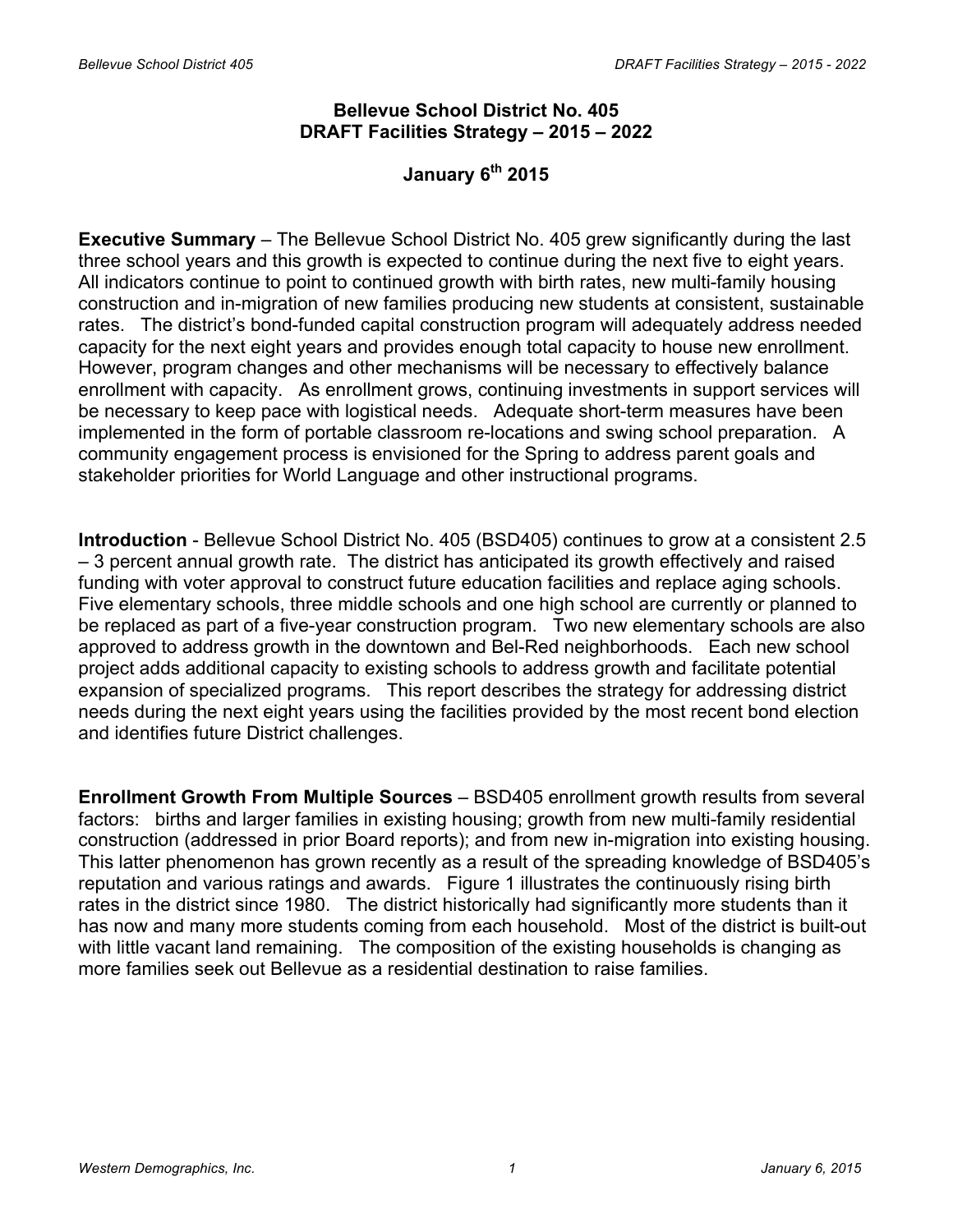**Figure 1**



**Historical Enrollment** – Historical enrollment has consistently grown during the past eight school years with approximately 2,650 new students enrolled in the district during that period. All growth vectors reinforcing the continuation of this trend have stabilized during the past two years insuring the continuation of a solid growth picture for the district. Figure 2 illustrates the overall enrollment trend. All three school levels, have shown growth during this period.



**Growth Forecast** – Future expectations of BSD405 enrollment reveal a continuation of the growth rates experienced during the past two to three years with strong growth for the next five years and slightly more moderate growth for the subsequent five years. Almost 4,000 new students will be added, as shown in Figure 3, during this period if current trends from the three factors continue. Growth is consistent among the three school levels as shown in Figure 4.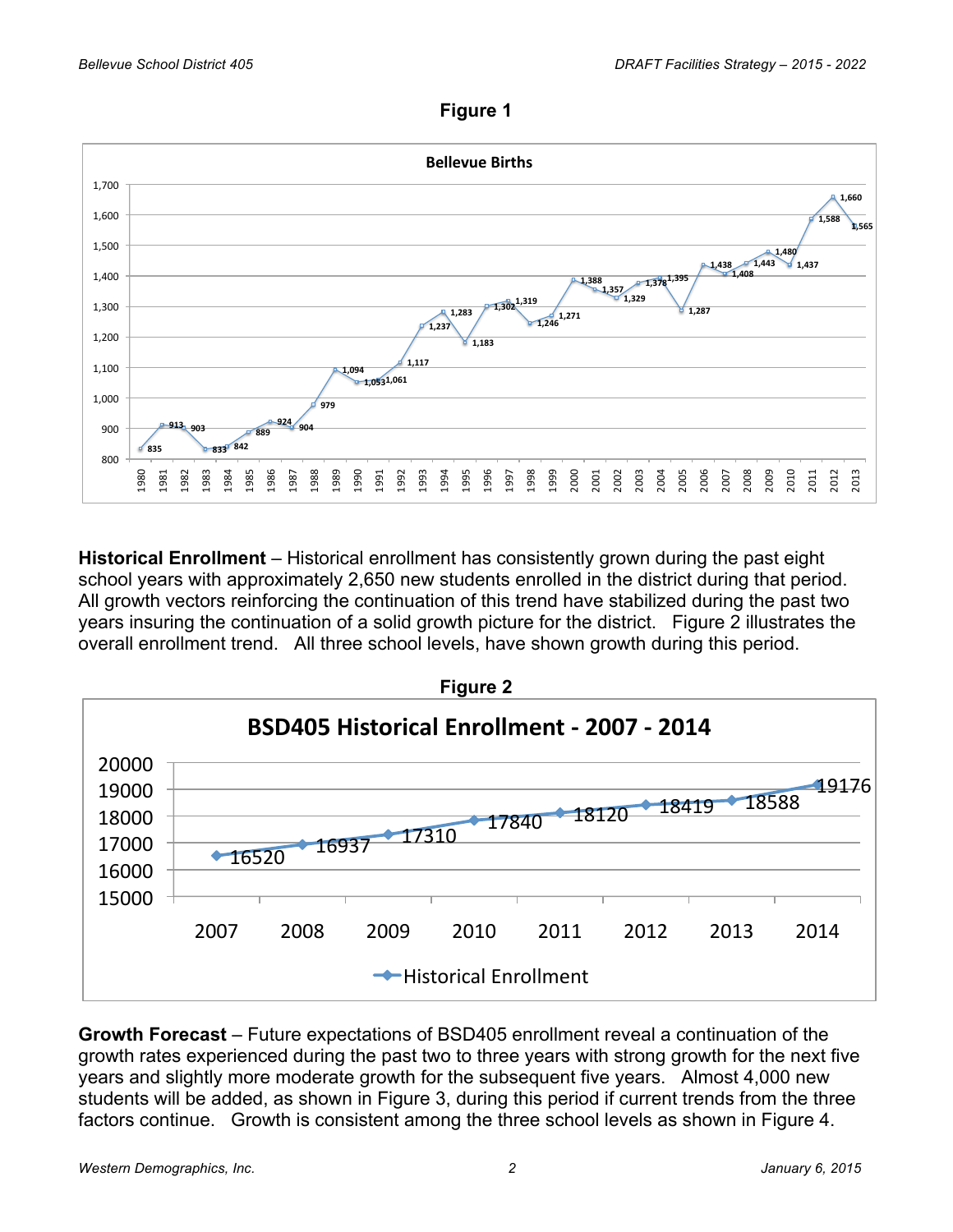



**Figure 4 BSD405 – Enrollment Forecast by Level – 2015 - 2024**



**Annualized New Student Volumes** – Annualized new students volumes beginning at 448 new students in 2015 will gradually diminish to 313 new students added in the 2021-22 school year according to the forecast details displayed in Figure 5. The district anticipated much of this enrollment growth in the previous bond election and added 3,947 seats in anticipation. In addition to new seats, other district support services will have to be adjusted to address additional enrollment. The district has attempted to improve administration, maintenance and transportation facility support functions as part of the current construction program, but incremental additional school bus purchases and other student support needs such as warehousing are currently unfunded.

Even though the growth expected is 4,000 students and the seats provided are close to that number, adjustments in existing space and how students and programs are assigned to individual buildings will need to be addressed as growth continues. Most of the new space will be provided by the end of the six-year construction program shown in green allowing the assignment of the space in advance of the remaining enrollment growth.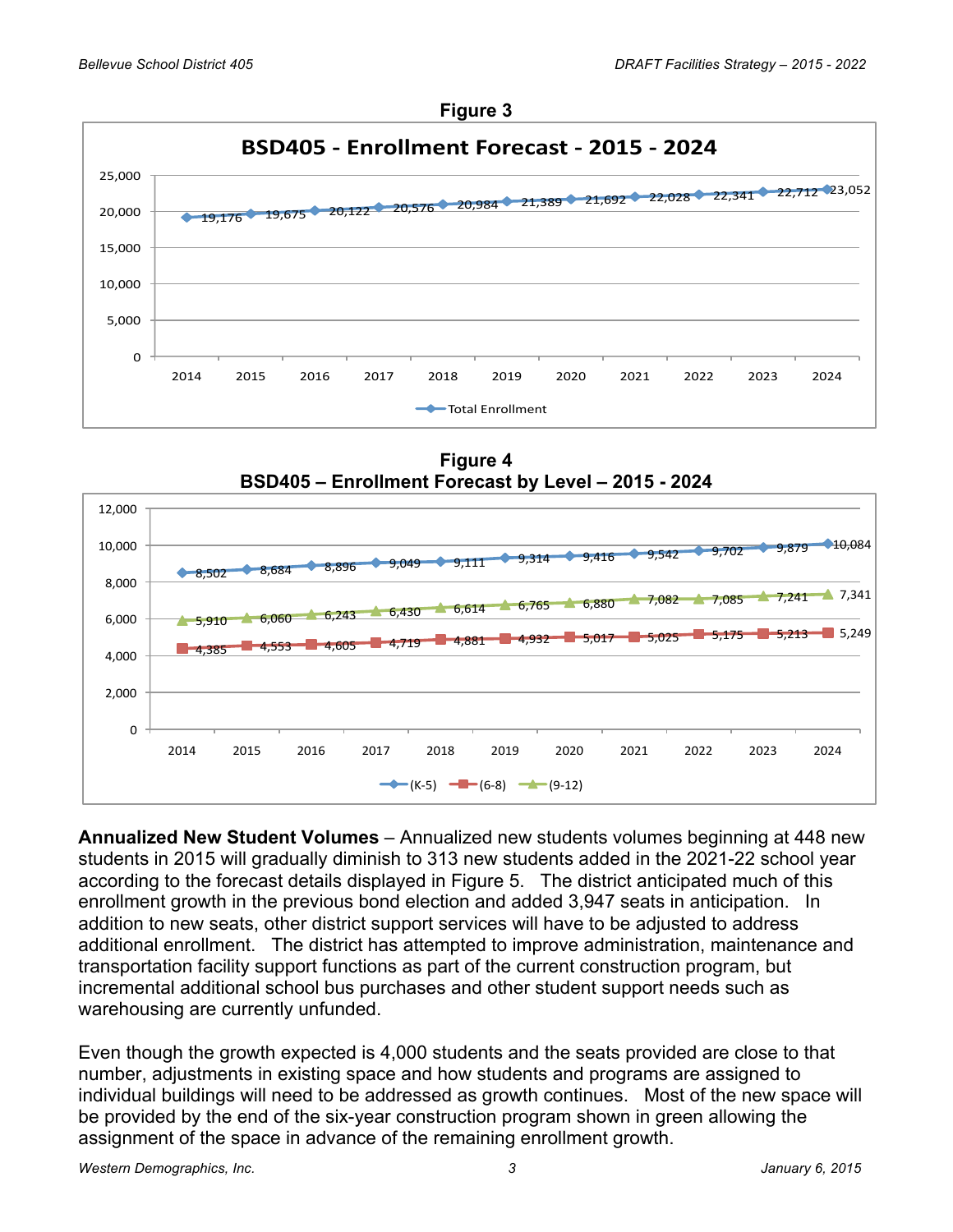| <b>Enrollment Forecast</b>    | (K-5) | $(6-8)$ | $(9-12)$ | $(K-12)$ | Sped         | Preschool | TK12SP |
|-------------------------------|-------|---------|----------|----------|--------------|-----------|--------|
| 2014                          | 8,502 | 4,385   | 5,910    | 18,797   | 379          | 700       | 19,176 |
| 2015                          | 8,684 | 4,553   | 6,060    | 19,296   | 379          | 720       | 19,675 |
| 2016                          | 8,896 | 4,605   | 6,243    | 19,743   | 379          | 740       | 20,122 |
| 2017                          | 9,049 | 4,719   | 6,430    | 20,197   | 379          | 760       | 20,576 |
| 2018                          | 9,111 | 4,881   | 6,614    | 20,605   | 379          | 780       | 20,984 |
| 2019                          | 9,314 | 4,932   | 6,765    | 21,010   | 379          | 800       | 21,389 |
| 2020                          | 9,416 | 5,017   | 6,880    | 21,313   | 379          | 820       | 21,692 |
| 2021                          | 9,542 | 5,025   | 7,082    | 21,649   | 379          | 840       | 22,028 |
| 2022                          | 9,702 | 5,175   | 7,085    | 21,962   | 379          | 860       | 22,341 |
|                               |       |         |          |          |              |           |        |
|                               |       |         |          |          |              |           |        |
| Net Growth                    | (K-5) | $(6-8)$ | $(9-12)$ | $(K-12)$ | Sped         | ps        | TK12SP |
| 2014-15                       | 182   | 168     | 150      | 499      | $\mathbf 0$  | 20        | 499    |
| 2015-16                       | 212   | 52      | 184      | 448      | $\pmb{0}$    | 20        | 448    |
| 2016-17                       | 154   | 114     | 187      | 454      | $\mathbf 0$  | 20        | 454    |
| 2017-18                       | 62    | 162     | 185      | 408      | $\mathbf 0$  | 20        | 408    |
| 2018-19                       | 203   | 51      | 151      | 405      | $\mathbf 0$  | 20        | 405    |
| 2019-20                       | 102   | 86      | 115      | 303      | $\mathbf 0$  | 20        | 303    |
| 2020-21                       | 126   | 8       | 202      | 336      | $\pmb{0}$    | 20        | 336    |
| 2021-22                       | 160   | 149     | 3        | 313      | $\mathbf 0$  | 20        | 313    |
| <b>Total Growth Through</b>   |       |         |          |          |              |           |        |
| 2022-23 School Year           | 1,200 | 790     | 1,175    | 3,165    | $\mathbf{0}$ | 160       | 3,165  |
|                               |       |         |          |          |              |           |        |
| Capacity Added 2015 -<br>2022 | 2,323 | 1,176   | 448      | 3,947    |              |           |        |

**Figure 5 Student Growth Forecast - 2014 – 2022**

**Students New to the District This School Year (Excluding Kindergarten)** – Much of the growth in the district, given its mature housing stock, has come from new families moving into existing housing to benefit from a BSD405 education and diploma. Excluding kindergarten, more than ten percent of Bellevue students were new to the district this school year. Figure 6 shows the leading new student enrollment schools in yellow and the subsequent figures show the leading new student schools by level. Anecdotal conversations with the principals of all BSD schools reveal that many families throughout the Puget Sound region are coming to BSD405 to benefit from programs here with the starting grades of first, sixth and ninth having strong new student counts all over the district. Top four or five schools for new student enrollment at each level are shown in Figures 7, 8 and 9.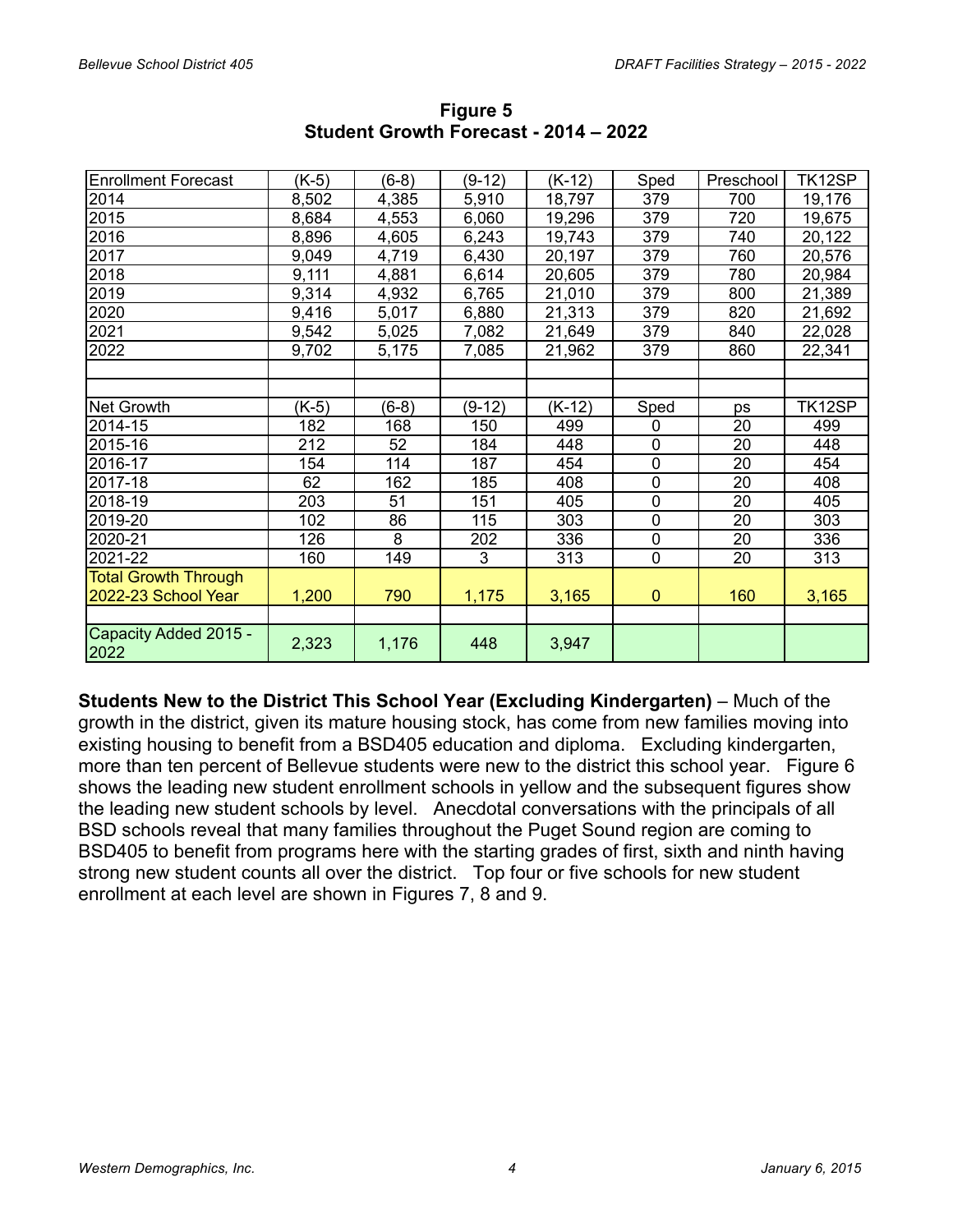**Figure 6**

### **Students New to the District - (Fresh Student Numbers January - October 2014)**

| <b>Name</b>                       | 1              | 2            | з              | 4  | 5              | 6  | 7              | 8  | 9                                   | 10             | 11           |              | <b>12 Grand Total</b> |
|-----------------------------------|----------------|--------------|----------------|----|----------------|----|----------------|----|-------------------------------------|----------------|--------------|--------------|-----------------------|
| ARDMORE                           | 14             | 9            | $\mathbf{q}$   | 7  | $\overline{7}$ |    |                |    |                                     |                |              |              | 46                    |
| BELLEVUE BIG PICTURE SCH          |                |              |                |    |                | 6  | $\overline{4}$ | 8  | 3                                   | 2              | $\mathbf{1}$ |              | 24                    |
| BELLEVUE HIGH SCHOOL              |                |              |                |    |                |    |                |    | 61                                  | 44             | 44           | 24           | 173                   |
| <b>BENNETT</b>                    | 12             | 15           | 4              | 6  | 5              |    |                |    |                                     |                |              |              | 42                    |
| <b>BSD CAREER &amp; TECH ED</b>   |                |              |                |    |                |    |                |    |                                     |                | 6            | 18           | 24                    |
| <b>CENTRAL EDUCATION SERVICES</b> |                |              | 1              |    |                |    |                |    |                                     |                |              |              | $\mathbf{1}$          |
| <b>CHERRY CREST</b>               | 14             | 26           | 11             | 5  | 6              |    |                |    |                                     |                |              |              | 62                    |
| CHINOOK MIDDLE SCHOOL             |                |              |                |    |                | 47 | 54             | 40 |                                     |                |              |              | 141                   |
| <b>CLYDE HILL</b>                 | 30             | 21           | 26             | 22 | 20             |    |                |    |                                     |                |              |              | 119                   |
| <b>EASTGATE</b>                   | 11             | 10           | $\overline{7}$ | 10 | 5              |    |                |    |                                     |                |              |              | 43                    |
| <b>ENATAI</b>                     | 21             | 12           | 16             | 11 | 22             |    |                |    |                                     |                |              |              | 82                    |
| HIGHLAND MIDDLE SCHOOL            |                |              |                |    |                | 27 | 22             | 18 |                                     |                |              |              | 67                    |
| INTERLAKE HIGH SCHOOL             |                |              |                |    |                |    |                |    | 81                                  | 28             | 26           | 12           | 147                   |
| <b>INTERNATIONAL SCHOOL</b>       |                |              |                |    |                | 14 | $\mathbf{1}$   |    |                                     | $\overline{2}$ |              |              | 17                    |
| JING MEI ELEMENTARY SCH           | 6              | 1            | 2              |    |                |    |                |    |                                     |                |              |              | 9                     |
| <b>LAKE HILLS</b>                 | 17             | 8            | 3              | 7  | 6              |    |                |    |                                     |                |              |              | 41                    |
| <b>MEDINA</b>                     | 6              | 16           | 8              | 11 | 10             |    |                |    |                                     |                |              |              | 51                    |
| <b>NEWPORT HEIGHTS</b>            | 23             | 13           | $\overline{7}$ | 13 | 16             |    |                |    |                                     |                |              |              | 72                    |
| NEWPORT HIGH SCHOOL               |                |              |                |    |                |    |                |    | 62                                  | 26             | 31           | 14           | 133                   |
| ODLE MIDDLE SCHOOL                |                |              |                |    |                | 33 | 16             | 21 |                                     |                |              |              | 70                    |
| PHANTOM LAKE                      | 11             | 2            | 8              | 1  | 3              |    |                |    |                                     |                |              |              | 25                    |
| PUESTA DEL SOL                    | $\overline{2}$ | $\mathbf{1}$ | 2              |    |                |    |                |    |                                     |                |              |              | 5                     |
| SAMMAMISH HIGH SCHOOL             |                |              |                |    |                |    |                |    | 38                                  | 25             | 30           | 22           | 115                   |
| SHERWOOD FOREST                   | 8              | 1            | 7              | 2  | 4              |    |                |    |                                     |                |              |              | 22                    |
| <b>SOMERSET</b>                   | 28             | 11           | 21             | 13 | 15             |    |                |    |                                     |                |              |              | 88                    |
| <b>SPIRITRIDGE</b>                | 17             | 17           | 12             | 11 | 5              |    |                |    |                                     |                |              |              | 62                    |
| <b>STEVENSON</b>                  | 24             | 10           | 10             | 13 | $\mathbf{Q}$   |    |                |    |                                     |                |              |              | 66                    |
| TILLICUM MIDDLE SCHOOL            |                |              |                |    |                | 20 | 6              | 10 |                                     |                |              |              | 36                    |
| <b>TRANSFERS OUT</b>              | 1              | 2            | 1              | 1  |                | 3  | $\mathbf{1}$   | 2  | $\mathbf{1}$                        |                |              | 6            | 18                    |
| <b>TRANSITION PROGRAM</b>         |                |              |                |    |                |    |                |    |                                     |                |              | $\mathbf{1}$ | $\mathbf{1}$          |
| <b>TYEE MIDDLE SCHOOL</b>         |                |              |                |    |                | 62 | 31             | 38 |                                     |                |              |              | 131                   |
| WOODRIDGE                         | 27             | 16           | 23             | 24 | 16             |    |                |    |                                     |                |              |              | 106                   |
|                                   |                |              |                |    |                |    |                |    |                                     |                |              |              |                       |
| <b>Grand Total</b>                | 272            |              |                |    |                |    |                |    | 192 178 159 151 213 135 137 246 127 |                | 138 98       |              | 2046                  |

## **Figure 7 - Top 5 Schools for New Elementary Students**

| <b>Name</b>        |    |    | з  |    | 5  | Total |
|--------------------|----|----|----|----|----|-------|
| <b>ICLYDE HILL</b> | 30 | 21 | 26 | 22 | 20 | 119   |
| WOODRIDGE          | 27 | 16 | 23 | 24 | 16 | 106   |
| <b>ISOMERSET</b>   | 28 | 11 | 21 |    | 15 | 88    |
| INEWPORT HEIGHTS   | 23 | 13 |    |    | 16 | 72    |
| ISTEVENSON         | 24 | 10 | 10 |    |    | 66    |

# **Figure 8 - Top 5 Schools for New Middle School Students**

| <b>Name</b>                    |    |    |    | Total |
|--------------------------------|----|----|----|-------|
| <b>CHINOOK MIDDLE SCHOOL</b>   | 47 | 54 | 40 | 141   |
| <b>ITYEE MIDDLE SCHOOL</b>     | 62 | 31 | 38 | 131   |
| <b>ODLE MIDDLE SCHOOL</b>      | 33 | 16 | 21 | 70    |
| HIGHLAND MIDDLE SCHOOL         | 27 | 22 | 18 | 67    |
| <b>ITILLICUM MIDDLE SCHOOL</b> | 20 |    |    | 36    |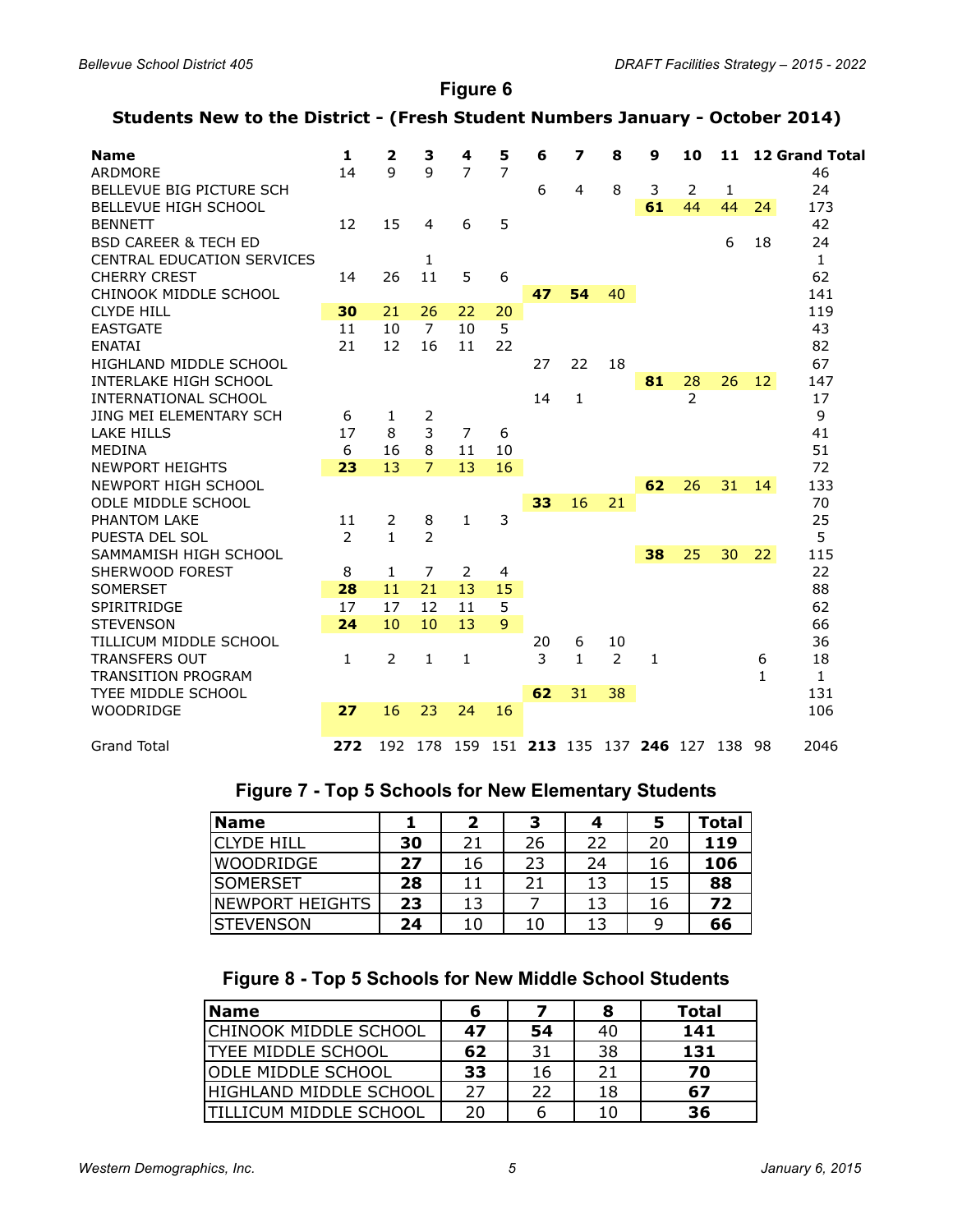| <b>Name</b>            | q  | 10 | 11  | 12 | Total |
|------------------------|----|----|-----|----|-------|
| BELLEVUE HIGH SCHOOL   | 61 | 44 | 44  | 24 | 173   |
| lINTERLAKE HIGH SCHOOL | 81 | 28 | 26  |    | 147   |
| INEWPORT HIGH SCHOOL   | 62 | 26 | ר כ | 14 | 133   |
| ISAMMAMISH HIGH SCHOOL | 38 | 25 | 30  |    | 115   |

**Figure 9 - Top 5 Schools for New High School Students**

**New Students by Housing Type (Excluding Kindergarten)** – A relatively large number of new students enrolled in the district have multi-family home addresses demonstrating the increasing popularity of apartments, townhomes and condominiums as family dwellings. The 37 / 63 percent multi- / single family mix for new resident addresses is higher than the 21 / 79 percent mix for all current residents.

**Figure 10 - Multi- / Single Family Mix for New Resident Addresses**



**Elementary School Space Added** – Figure 11 illustrates the 101 new elementary school rooms and 2,323 seats that will be added as a result of the current construction program. All capacity figures elsewhere in this report reflect the new and reconstructed facilities and their new capacities. Portable classrooms and temporary "swing schools" will continue to be necessary during the next five years as the new facilities are constructed to address current student housing needs.

#### **Figure 11 – New Elementary School Space – 2014 – 2021 Construction Program**

|                | <b>Elementary - Rooms</b> |                        |                        |
|----------------|---------------------------|------------------------|------------------------|
| Seats Added    | Existing<br>Capacity      | <b>New</b><br>Capacity | Inrease in<br>Capacity |
| Enatai         | 28                        | 34                     | 6                      |
| <b>Bennett</b> | 22                        | 34                     | 12                     |
| ES#18 @ Galeno | 0                         | 34                     | 34                     |
| Stevenson      | 31                        | 34                     | 3                      |
| Clyde Hill     | 30                        | 37                     | $\overline{7}$         |
| Puesta del Sol | 29                        | 34                     | 5                      |
| ES#19          | 0                         | 34                     | 34                     |
| Total          | 140                       | 241                    | 101                    |
|                |                           |                        |                        |
|                | <b>Elementary - Seats</b> |                        |                        |
| Seats Added    | Existing<br>Capacity      | <b>New</b><br>Capacity | Inrease in<br>Capacity |
| Enatai         | 644                       | 782                    | 138                    |
| <b>Bennett</b> | 506                       | 782                    | 276                    |
| ES#18 @ Galeno | 0                         | 782                    | 782                    |
| Stevenson      | 713                       | 782                    | 69                     |
| Clyde Hill     | 690                       | 851                    | 161                    |
| Puesta del Sol | 667                       | 782                    | 115                    |
| ES#19          | 0                         | 782                    | 782                    |
| Total          | 3220                      | 5543                   | 2323                   |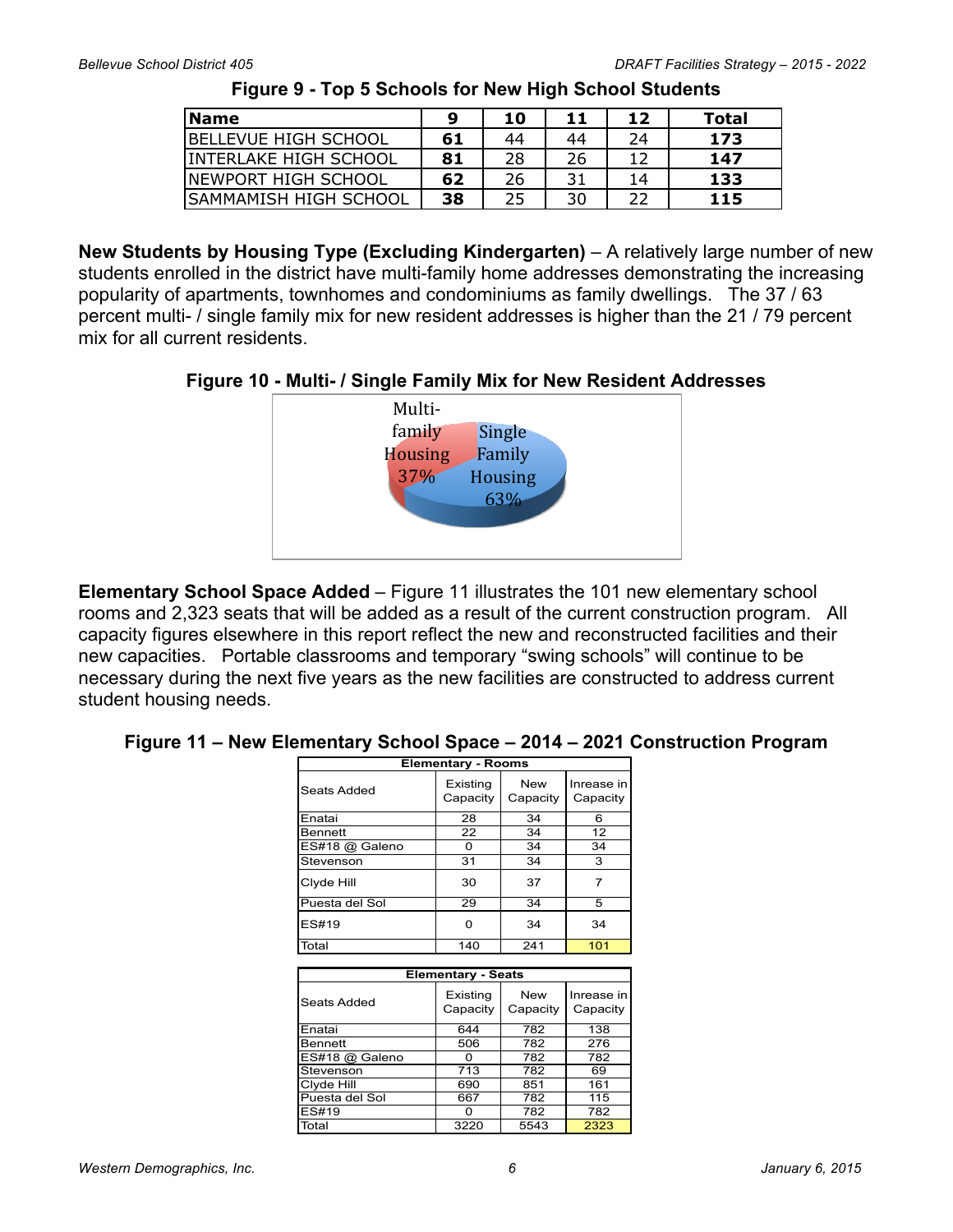**Middle School Space Added** – Approximately 42 new middle school rooms will be gained as a result of the three middle school facilities that will be reconstructed during the construction program. BSD405 middle schools run on seven period days and classrooms are used for planning and academic lesson staging for portions of the academic day.

**Secondary School Capacity** - Capacities in this report are discussed based on how many periods during the academic day the classrooms are utilized for instruction - as a five of seven periods, six of seven periods, or seven of seven periods. Changing the intensity of classroom usage during the academic day can either increase or decrease the instructional capacity of the building. However, addressing the instructional capacity in this manner can result in continued issues in common space capacity such as hallways, cafeterias, restrooms, etc. The most logistically feasible capacity use rate is the 5 of 7 periods in use model and the most logistically challenging is the 7 of 7 model. BSD405 middle and high schools currently use a range of this intensity use model and will continue to do so. The space in Figure 12 is shown at "Face Value" or using the maximum 7 of 7 periods in use model.

|          |                      | Middle - Rooms              |                        |
|----------|----------------------|-----------------------------|------------------------|
|          | Existing<br>Capacity | New<br>Capacity             | Inrease in<br>Capacity |
| Odle     | 44                   | 51                          |                        |
| Tillicum | 35                   | 55                          | 20                     |
| Highland | 36                   | 51                          | 15                     |
| Total    | 115                  | 157                         | 42                     |
|          |                      |                             |                        |
|          |                      | Middle - Seats @ Face Value |                        |
|          | Existing             | <b>New</b>                  | Inrease in             |
|          | Capacity             | Capacity                    | Capacity               |
| Odle     | 1232                 | 1428                        | 196                    |
| Tillicum | 980                  | 1540                        | 560                    |
| Highland | 1008                 | 1428                        | 420                    |
| Total    | 3220                 | 4396                        | 1176                   |

| Figure 12 - Middle School Space Added |
|---------------------------------------|
|---------------------------------------|

**High School Space Added** – Figure 13 illustrates the space added at the reconstructed Sammamish High School and in the planned ten-classroom addition at Newport High School. Again, these spaces are shown using the maximum capacity gained 7 of 7 capacity model.

|  | Figure 13 - High School Space Added |  |
|--|-------------------------------------|--|
|  |                                     |  |

| <b>High - Rooms</b>    |          |            |            |  |  |  |  |  |  |  |
|------------------------|----------|------------|------------|--|--|--|--|--|--|--|
|                        | Existing | <b>New</b> | Inrease in |  |  |  |  |  |  |  |
|                        | Capacity | Capacity   | Capacity   |  |  |  |  |  |  |  |
| Newport HS<br>Addition |          | 10         | 10         |  |  |  |  |  |  |  |
| Sammamish              |          |            |            |  |  |  |  |  |  |  |
| Total                  |          |            | 16         |  |  |  |  |  |  |  |
|                        |          |            |            |  |  |  |  |  |  |  |

| High - Seats @ Face Value |          |          |            |  |  |  |  |  |  |
|---------------------------|----------|----------|------------|--|--|--|--|--|--|
|                           | Existing | New      | Inrease in |  |  |  |  |  |  |
|                           | Capacity | Capacity | Capacity   |  |  |  |  |  |  |
| Newport HS<br>Addition    |          | 280      | 280        |  |  |  |  |  |  |
| Sammamishl                | 1988     | 2156     | 168        |  |  |  |  |  |  |
| Total                     | 1988     | 2436     | 448        |  |  |  |  |  |  |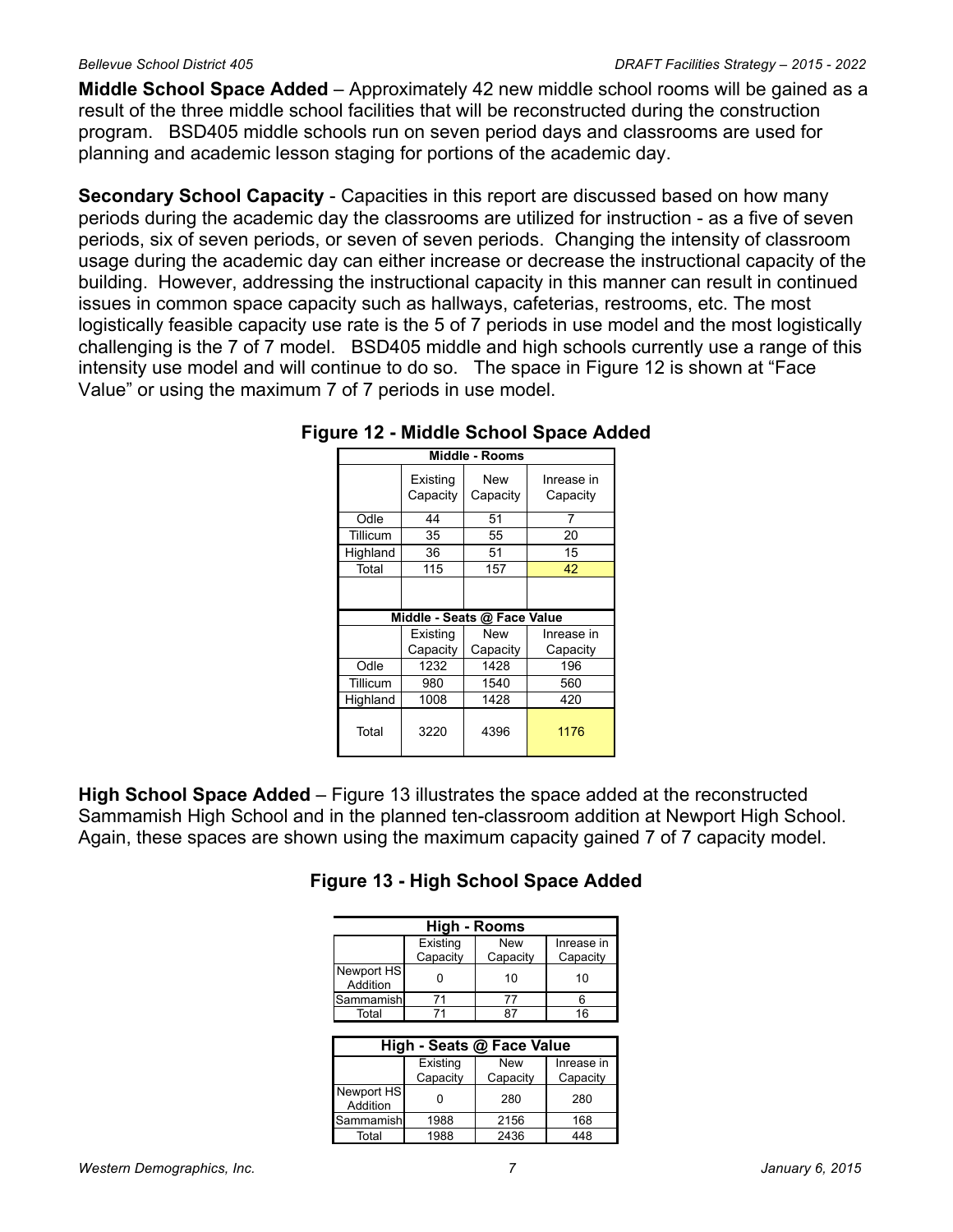**New Elementary Room Usage Mix** - (Not Counting Elementary #19) – The new elementary school rooms added will address a variety of new space needs associated with growth and academic program needs and allow for the continuing growth in Low Incidence Special Education programs (LISPED) such as Olympic, Cascade and Pacific along with the District's Special Education Preschool Program (PALS). The continuing growth of early childhood programs will be partially addressed as those programs grow as a percentage of enrollment.

**Figure 14 Percentage of New Space for Potential Special Programs vs. Growth**



**Rooms Available for Special Programs** – As new spaces come on line, blocks of three to five rooms will become available for low incidence special education programs and other critical district activities. Locations for program divisions are under examination to facilitate the best distribution of district staff and resources driven by where children live. The reconstructed spaces will allow for a broad distribution of un-programmed space throughout the district and allow a more effectively distributed deployment model for district resources.



*Western Demographics, Inc. 8 January 6, 2015*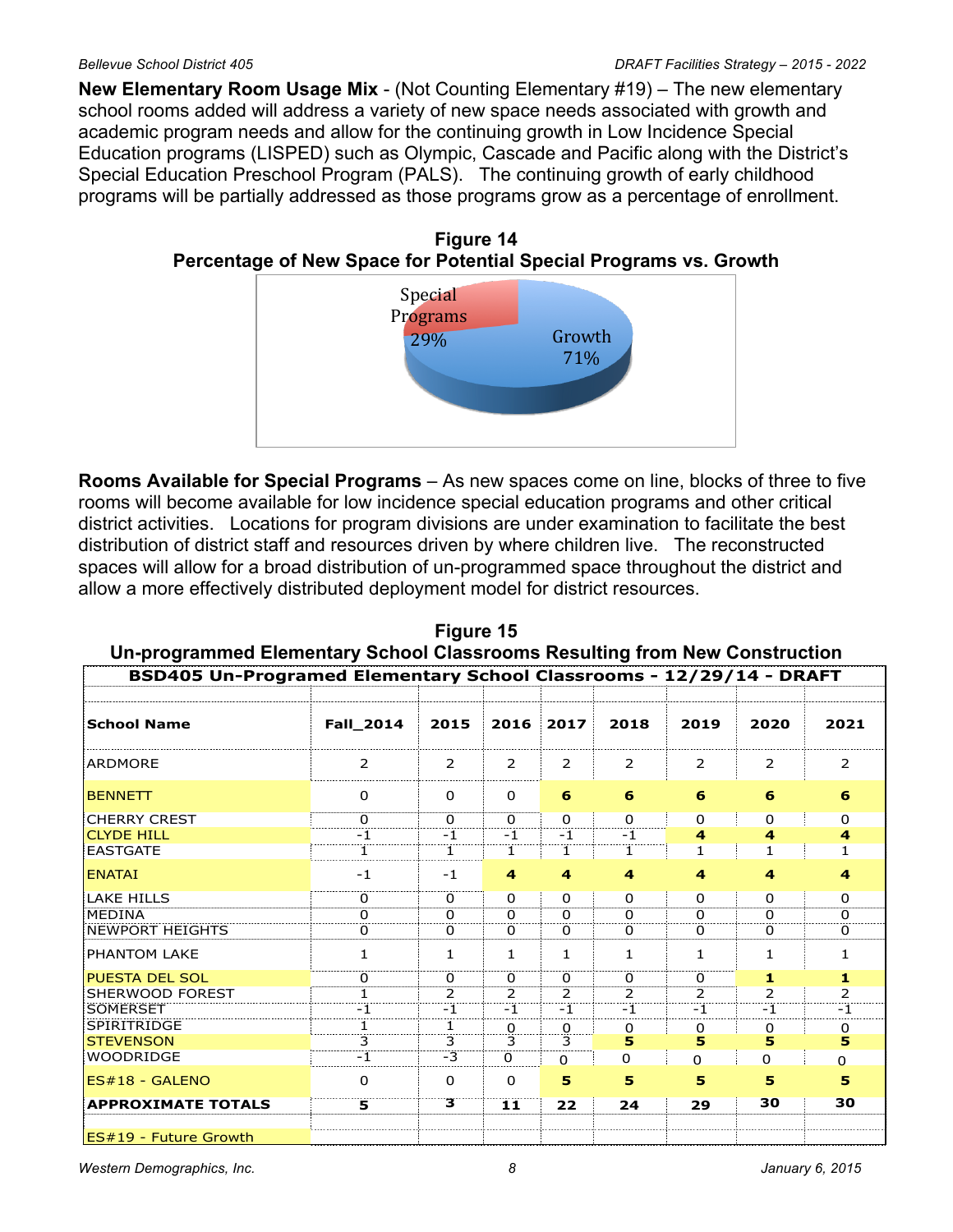**Potential Special Program Redeployment Opportunities** – New spaces could allow five more sites for Low Incidence Special Education programs (LISPED) as shown in Figure 16 and seven locations where the district's Early Learning Program (ELP) could also be expanded over the next five-to-eight years. The PALS special education preschool program could benefit from spreading from its current single location at Phantom Lake into three to four locations as indicated by the proposed expansion locations indicated in the third column from the left in Figure 16. The LISPED and ELP potential expansion sites are indicated in the two right columns. In the event that State legislation funds reduced primary grade class sizes, these spaces could also be used to facilitate reduced class sizes if 17:1 district-wide staffing ratios become financially viable for grades kindergarten through second grade.

| Figure 16                         |                |                      |                  |                |                |                |           |                |                                 |                                       |                                                             |                 |
|-----------------------------------|----------------|----------------------|------------------|----------------|----------------|----------------|-----------|----------------|---------------------------------|---------------------------------------|-------------------------------------------------------------|-----------------|
| <b>Redeployment Opportunities</b> |                |                      |                  |                |                |                |           |                |                                 |                                       |                                                             |                 |
| ÍSchool Name                      | $Fall_2$ 2014  | 2015                 | 2016             | 2017           | 2018           | 2019           | 2020      | 2021           | <b>CURRENT</b><br><b>CENTER</b> | POTENTIAL PALS<br><b>REDEPLOYMENT</b> | <b>NOT</b><br><b>REDEPLOYMENT</b><br>INCIDENCE<br>POTENTIAL | 읍               |
| ARDMORE                           | 2              | 2                    | 2                | 2              | 2              | 2              | 2         | 2              | CASCADE                         | PALS, Typical<br>Peers ELP            |                                                             |                 |
| <b>BENNETT</b>                    | 0              | 0                    | 0                | 6              |                |                |           | 6              |                                 | PALS, Typical<br>Peers ELP            | <b>LISPED</b>                                               | <b>ELP</b>      |
| <b>CHERRY CREST</b>               | 0              | 0                    | 0                | 0              | 0              | 0              | 0         | 0              |                                 |                                       |                                                             |                 |
| <b>CLYDE HILL</b><br>EASTGATE     | $-1$<br>ï      | $-1$<br>ï            | $-1$             | $-1$           | $-1$           | 1              | 1         | 4<br>1         | OLYMPIC                         |                                       | <b>LISPED</b>                                               | <b>ELP</b>      |
| <b>ENATAI</b>                     | $-1$           | $-1$                 |                  |                |                |                |           | 4              |                                 | PALS, Typical<br>Peers ELP            |                                                             |                 |
| LAKE HILLS                        | 0              | 0                    | 0                | $\Omega$       | O              | O              | 0         | 0              |                                 |                                       |                                                             |                 |
| MEDINA<br><b>NEWPORT HEIGHTS</b>  | 0<br>ö         | 0<br>ö               | 0<br>0           | 0<br>ö         | 0<br>0         | 0<br>0         | 0<br>0    | 0<br>0         | PACIFIC                         |                                       |                                                             |                 |
| <b>PHANTOM LAKE</b>               | 1              | $\mathbf{1}$         | 1                | 1              | 1              | $\mathbf{1}$   | 1         | 1              | <b>PALS</b>                     | PALS, Typical<br>Peers ELP            | <b>LISPED</b>                                               | $ELP$ (Title 1) |
| <b>PUESTA DEL SOL</b>             | 0              | 0                    | 0                | 0              | 0              | 0              | 1         | 1              |                                 |                                       |                                                             |                 |
| <b>SHERWOOD FOREST</b>            | $\mathbf{1}$   | $\overline{2}$       | $\overline{2}$   | $\overline{2}$ | $\overline{2}$ | $\overline{2}$ | 2         | $\overline{2}$ | <b>PACIFIC</b>                  |                                       |                                                             | ELP (Title 1)   |
| SOMERSET<br>SPIRITRIDGE           | $-1$<br>1      | $-1$<br>$\mathbf{1}$ | $-1$<br>$\Omega$ | $-1$<br>0      | $-1$<br>0      | $-1$<br>0      | $-1$<br>0 | $-1$<br>0      |                                 |                                       |                                                             | <b>ELP</b>      |
| <b>STEVENSON</b>                  | $\overline{3}$ | $\overline{3}$       | $\overline{3}$   | $\overline{3}$ | 5              | 5              | 5         | 5              |                                 |                                       |                                                             | ELP (Title 1)   |
| WOODRIDGE                         | $\mathbb{H}$   | $-3$                 | 0                | Ő              | 0              | 0              | $\Omega$  | 0              | <b>CASCADE</b>                  |                                       |                                                             |                 |
| ES#18 - GALENO                    | $\Omega$       | 0                    | $\Omega$         | 5              | 5              | 5              | 5         | 5              |                                 | PALS, Typical<br>Peers ELP            | <b>LISPED</b>                                               | <b>ELP</b>      |
| <b>APPROXIMATE TOTALS</b>         | 5              | з                    | 11               | 22             | 24             | 29             | 30        | 30             |                                 |                                       |                                                             |                 |
| ES#19 - Future Growth             |                |                      |                  |                |                |                |           |                |                                 |                                       | <b>LISPED</b>                                               | ELP             |

**New School Opening Schedule** – The current construction plans and schedule for the facilities in the six-year program are listed in Figure 17. These are all contingent on many uncontrollable factors including the availability of materials, labor and contractors.

**Figure 17 New and Reconstructed Schools - Opening Schedule - 2016 - 2021**

| <b>School Year</b> | <b>Elementary</b>       | <b>Middle</b> | High                                                    |
|--------------------|-------------------------|---------------|---------------------------------------------------------|
| 2016 - 17          | Enatai                  | Odle          | 10-Classroom<br><b>Addition to Newport</b><br><b>HS</b> |
| 2017 - 18          | Bennett, ES#18 @ Galeno |               | Sammamish                                               |
| 2018 - 19          | Stevenson               | Tillicum      |                                                         |
| $2019 - 20$        | Clyde Hill              |               |                                                         |
| $2020 - 21$        | Puesta del Sol, ES#19   | Highland      |                                                         |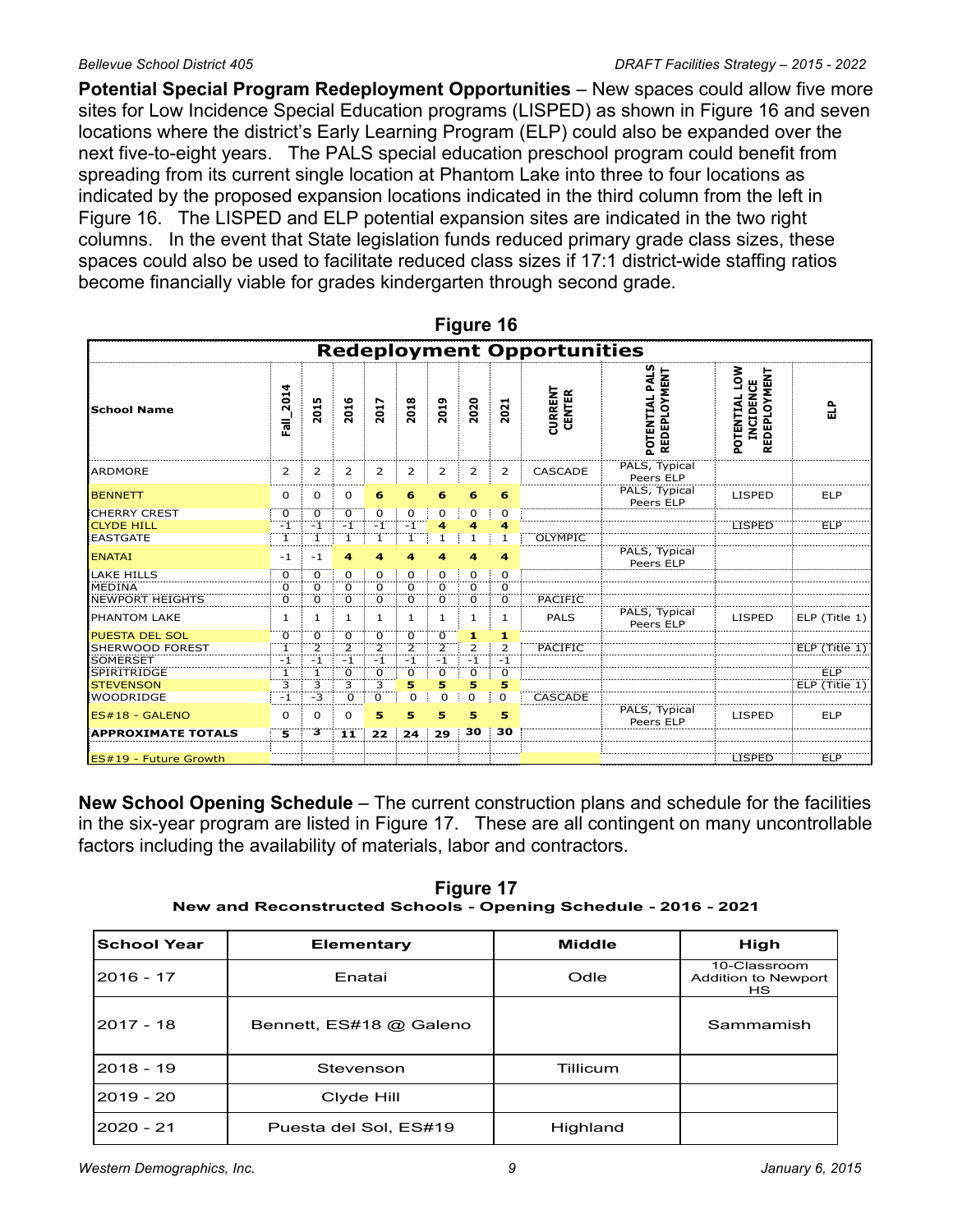**Swing School Schedule** – Current schools that are being re-constructed will be temporarily staged at the district's Bellewood and Ringdall facilities. The proposed assignment schedules are listed in Figure 18.

## **Figure 18**

# **BSD405 - Bellewood / Ringdahl Swing School Schedule**

| <b>School Year</b> | Elementary @ Bellewood | Middle @ Ringdahl | High |
|--------------------|------------------------|-------------------|------|
| 2014 - 15          | Jing Mei               | Odle              | N/A  |
| 2015 - 16          | Enatai                 | Odle              | N/A  |
| 2016 - 17          | <b>Bennett</b>         | Tillicum          | N/A  |
| l2017 - 18         | Stevenson              | Tillicum          | N/A  |
| 2018 - 19          | Clyde Hill             | Highland          | N/A  |
| 2019 - 20          | Puesta del Sol         | Highland          | N/A  |

**Growth Schools** – The district's construction plan will address schools that are currently over capacity due to growth. The schools that are significantly over capacity are in the following table:

| <b>Elementary</b> | <b>Middle Schools</b> | <b>High Schools</b> |
|-------------------|-----------------------|---------------------|
| Woodridge         | Chinook               | <b>Bellevue</b>     |
| Enatai            | l vee                 | Interlake           |
| Clyde Hill        |                       | Newport             |

The following graphs illustrate the extent to which growth will be remedied by new construction at a few of the schools that are affected by growth. The enrollments are shown in blue and the new school capacities are shown in blue. The new ES#18 School to be constructed on the Galeno site will result in a boundary that will absorb the downtown neighborhoods thus reducing the enrollments at Clyde Hill and Enatai.



#### **Figure 19 - New Clyde Hill Enrollment vs. Capacity**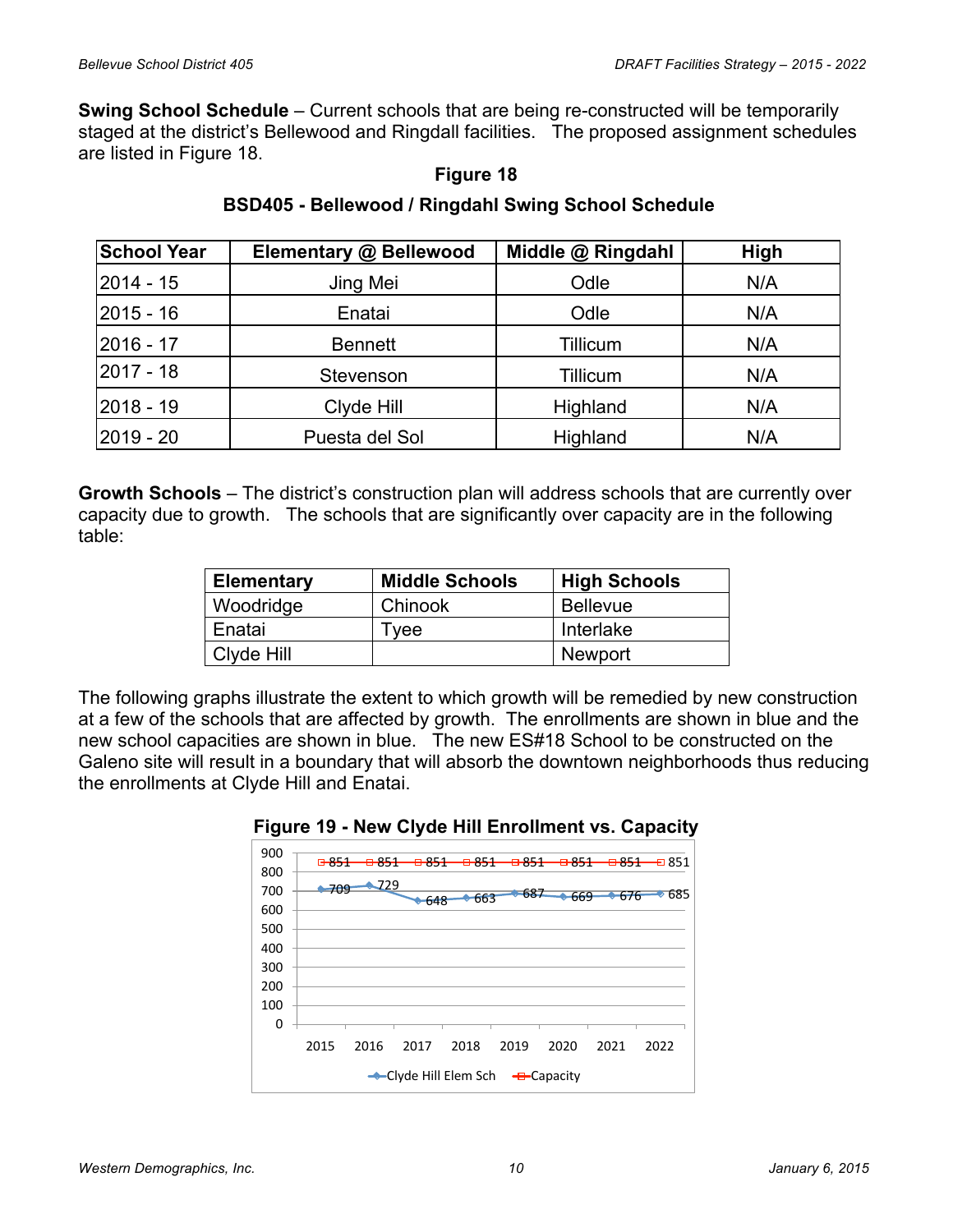

**Figure 20 - New Woodridge Enrollment vs. Capacity**

**Secondary School Growth** – The district's secondary schools will require programmatic adjustment as new space is provided. Several of these schools will trend toward the seven of seven period utilized maximum capacity over time and the district will need to balance enrollment into buildings with space using programs or other means. Secondary space is particularly tight at Chinook, Tyee, Bellevue High and Newport High. Program assignments and considerations at Sammamish High School will be especially necessary to fully utilize that building given its small attendance area. The new Elementary #18 and Elementary #19 will need new boundaries and / or program assignments.



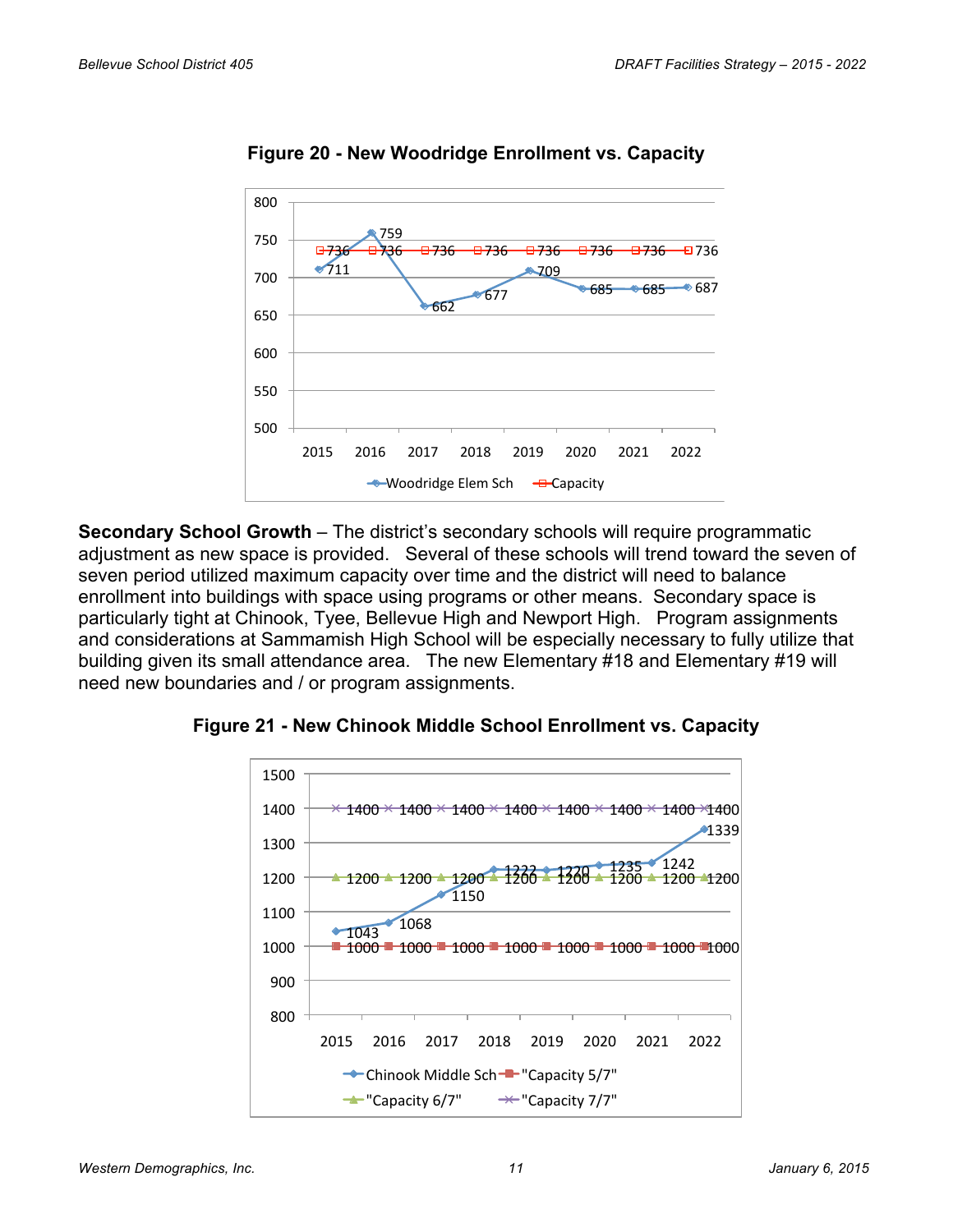

**Figure 22 - New Tyee Middle School Enrollment vs. Capacity**







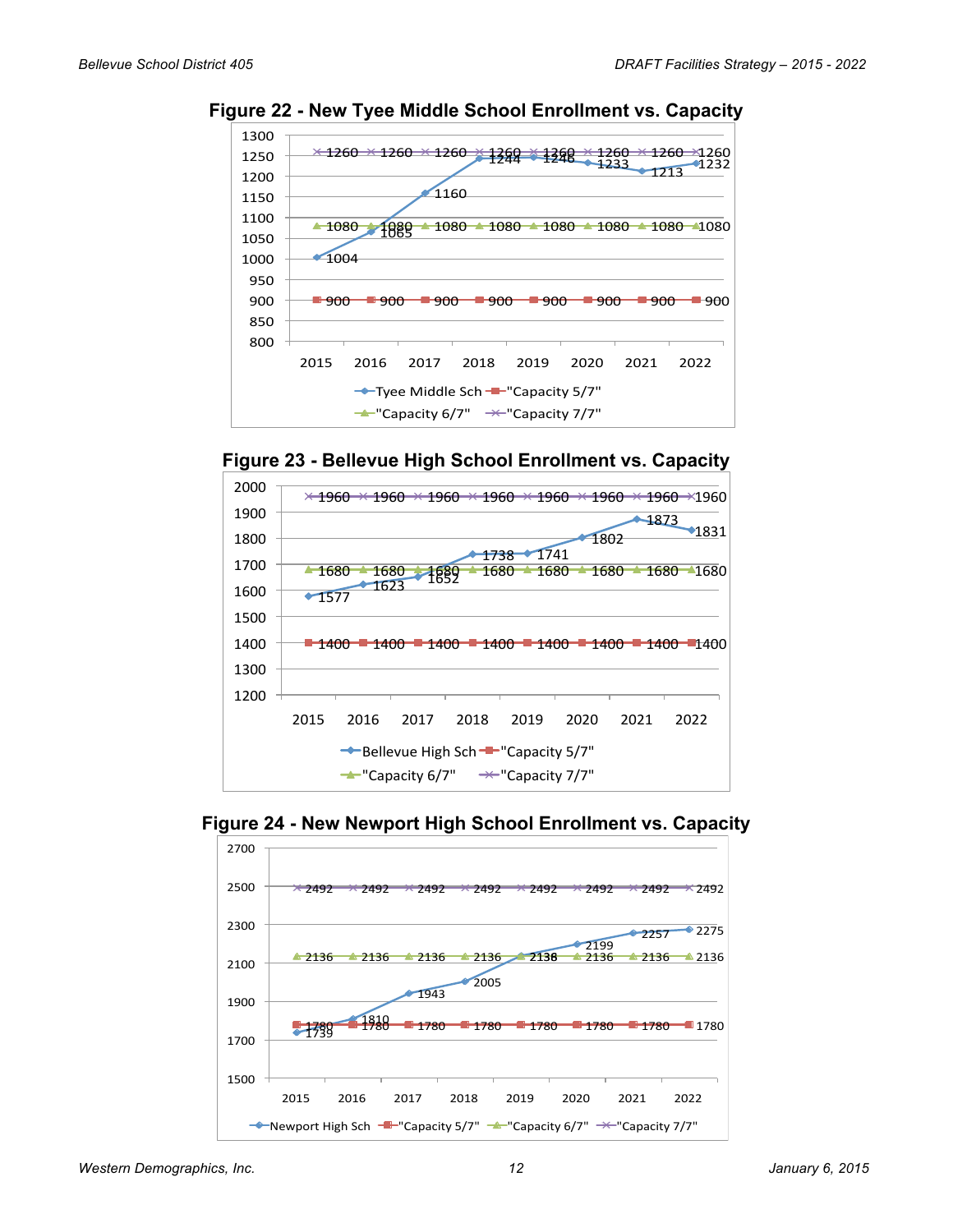**Low Incidence Special Education Programs - Actions for the Next Three Years** - Special Education Preschool Programs (PALS) currently located in 13 rooms at Phantom Lake could benefit from subdivision into three or four sites. Proposed locations were mentioned previously in this report.

The **Cascade** program is currently deployed for elementary, middle and high school according to the following scheme and may benefit during the next five years from one of the program redeployment schemes mentioned previously in this report. A third elementary location during the next five years, possibly on the west side I- 405, could be beneficial. The current deployment is as follows:

| <b>Elementary</b> | <b>Middle Schools</b> | <b>High Schools</b> |
|-------------------|-----------------------|---------------------|
| Ardmore           | Tillicum              | <b>Bellevue</b>     |
| Woodridge         | Odle                  | Sammamish           |

The district's **Pacific** program could also benefit from a third elementary location during the next five years possibly on the west side I-405. The current deployment is as follows:

| <b>Elementary</b>      | <b>Middle Schools</b> | <b>High Schools</b> |
|------------------------|-----------------------|---------------------|
| Newport Heights        | Highland              | Interlake           |
| <b>Sherwood Forest</b> |                       |                     |

The district's **Olympic** program could also benefit from a second elementary location during the next five years possibly on the west side I- 405. The current deployment is as follows:

| <b>Elementary</b> | <b>Middle Schools</b> | <b>High Schools</b> |
|-------------------|-----------------------|---------------------|
| Eastgate          | Tvee                  | Newport             |

**World Language Programs** – The district is planning to work with parents and other stakeholders through the spring to understand the needs and desires of world language program participants. With new spaces becoming available, the potential for program continuity elementary to middle to high school is attractive and feasible. The administration will work with stakeholders to determine a beneficial facility strategy. Current deployment is as follows:

| Elementary     | <b>Middle Schools</b> | <b>High Schools</b> |
|----------------|-----------------------|---------------------|
| Puesta del Sol | Tillicum (Mandarin)   | Newport (Spanish)   |
| Jing Mei       |                       |                     |

**Gifted Program** – The subdivision of the gifted program into four elementary locations has been successful. The continuing desire of some of the stakeholders of the gifted program continues to be a stand-alone Gifted Elementary School. The district has not suggested a mission or location for the funded Elementary #19, but neighborhood growth needs in the Bel-Red District may absorb the seats provided by this school as 2021 approaches. The administration will continue to explore the continuing needs of this program. Current deployment is as follows:

| Elementary          | <b>Middle Schools</b> | <b>High Schools</b> |
|---------------------|-----------------------|---------------------|
| <b>Cherry Crest</b> | Odle                  | Interlake           |
| Medina              | vee                   |                     |
| Somerset            |                       |                     |
| Spiritridge         |                       |                     |